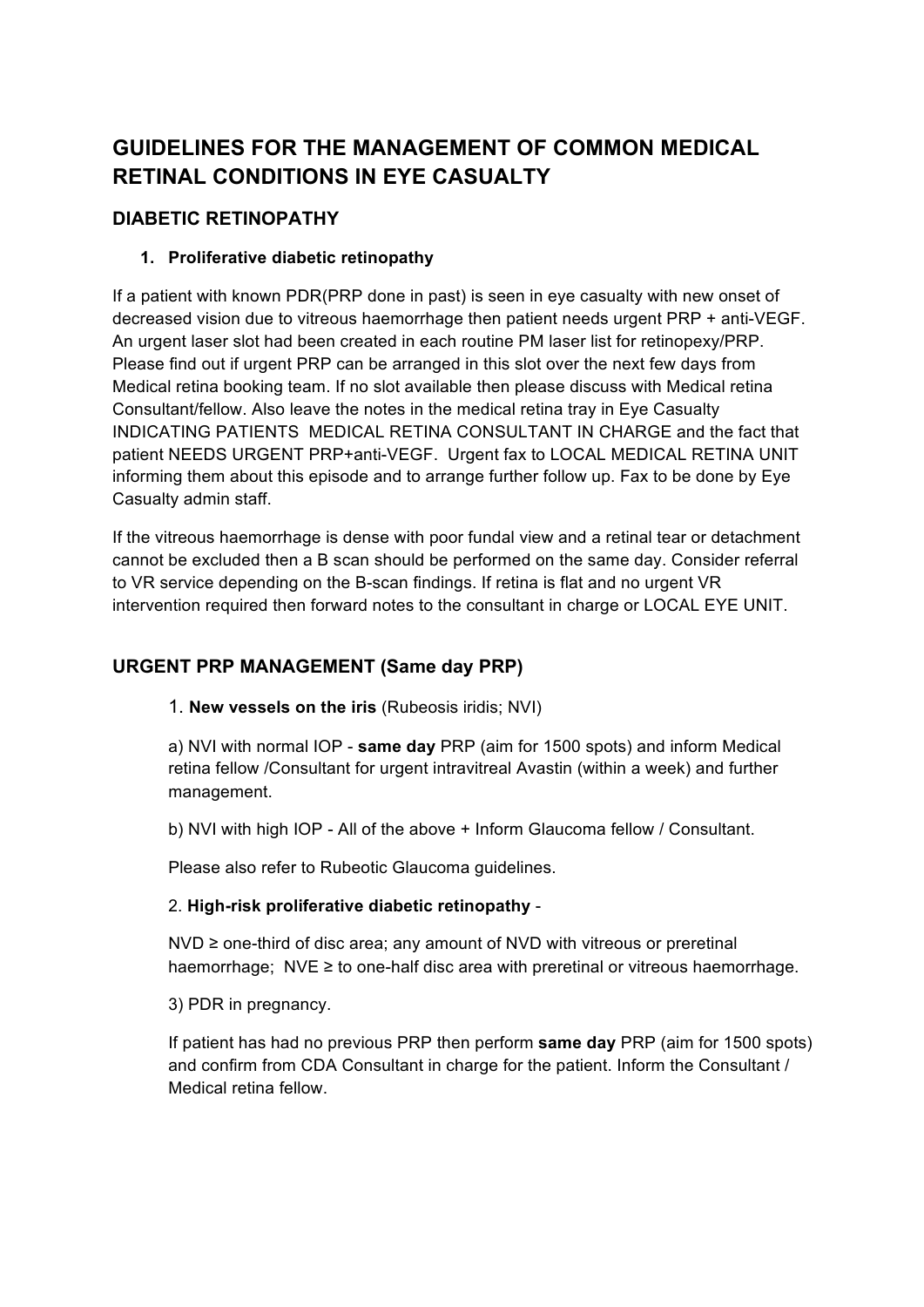#### **2. Diabetic Macular Oedema**

If patient with known DMO (already having anti-VEGF/steroid injection) is seen in Eye Casualty with new onset symptoms related to worsening DMO then *please* find out Consultant in charge for the patient and forward notes to them. If patient is not from BMEC/SGH then Urgent FAX to LOCAL MEDICAL RETINA UNIT informing them about this episode. It is good practice to grade non-PDR using 4-2-1 rule so Consultant can determine urgency of the referral.

# **THERE IS NO NEED FOR OCT FOR ANY DIABETIC RETINOPATHY PATIENTS IN EYE CASUALTY AS IT WILL NOT CHANGE THE PATIENT'S MANAGEMENT ON THE DAY.**

### **SUSPECTED CHOROIDAL NEOVASCULAR MEMBRANES**

- 1. New referral from OPTICIAN Send referral to Medical Retina Office for FAST TRACK MACULAR CLINIC appointment in 2 weeks
- 2. First presentation with Massive haemorrhage and suspected CNVM. VR opinion to consider any surgical intervention (tPA +gas). Also send referral to Medical Retina Office for FAST TRACK MACULAR CLINIC appointment in 2 weeks
- 3. Known case of CNVM from any aetiology with new onset distortion Send notes to Consultant in charge or LOCAL UNIT for further review.

### **CENTRAL RETINAL ARTERY OCCLUSION**

Check BP & BM. Urgent FBC, ESR and CRP to exclude giant cell arteritis for all patients with CRAO.

If onset within 24 hours, Give IV 500mg acetazolamide stat + ocular massage + air bag rebreathing. Consider AC paracentesis after discussing risks and benefits with the patient. If longer duration since onset, use own judgement as benefit of intervention unlikely to change outcome.

Patients with CRAO need referral to TIA service or same day referral to Main A&E. The urgency is dictated by the ABCD2 score. Referral forms are available in Eye A&E. If any queries, discuss with Medical Registrar on call at Sandwell Hospital (bleep number available via Switchboard).